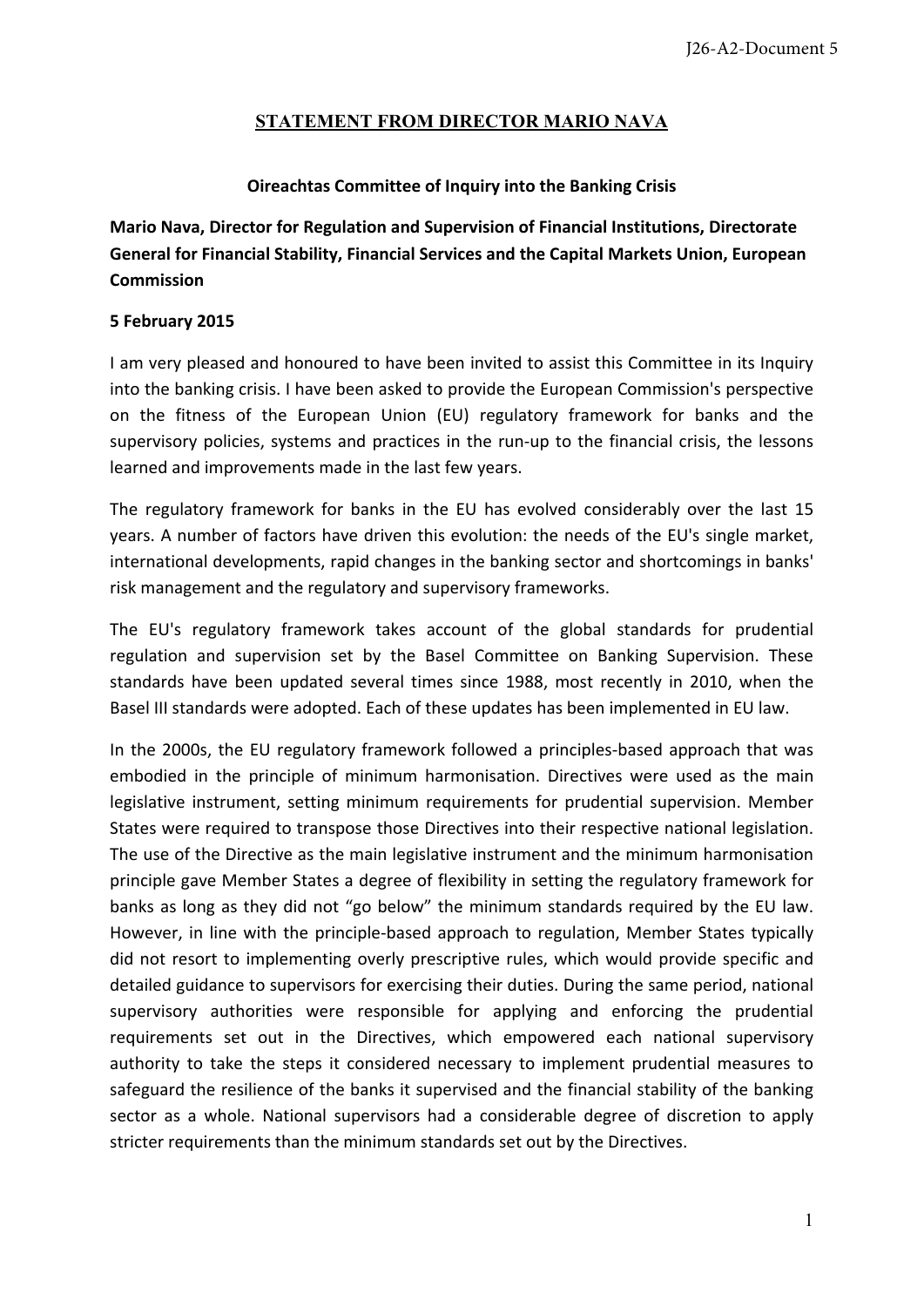In other words, nothing in the Directives prevented Member States and their national supervisors from taking appropriate measures to reduce further the risk of a bank failing or risks to the stability of the financial system as a whole.

The crisis has taught us a lot about the failure of some European banks to manage their risks prudently and of some national regulators and supervisors to exercise their powers with sufficient rigour. Many studies and reports have been produced to analyse the consequences of the principles-based approaches pursued by national regulators and how national supervisors exercised their oversight and enforcement duties in the pre-crisis period.

Reliance on soft and light-touch approaches and low supervisory intensity encouraged by the principles-based approach to regulation, inadequate resources and insufficient attention to banks' corporate governance systems represent the most prominent causes of the various supervisory failures observed in several Member States. Too often, national supervisors took a narrow focus on credit risk and underestimated the importance of concentration, liquidity and funding risks. Too little attention was given to macro-prudential considerations and effective early warning mechanisms, which could have helped national authorities to detect emerging risks early and prevent bubbles from growing.

The EU Capital Requirements Directive (CRD) adopted by the European Parliament and the Council in 2006 required national supervisors to conduct a thorough assessment of the risk management systems and governance of the banks they supervised and to take measures corresponding to the specific risk profile of the bank in question. The Directive also stipulated explicit requirements for management of liquidity and concentration risk as well as risks arising from exposures to real estate markets. If national supervisors had used these powers to the full extent, a number of major difficulties could have been prevented.

Robust risk management and governance structures in banks and effective oversight and control systems represented the two indispensable conditions for the success of principlesbased regulation. In the absence of these two preconditions, the regulatory effects intended by the Directive could not be delivered.

These deficiencies also revealed important shortcomings in the governance of the institutional framework for supervision itself and have sparked a period of unprecedented reforms in the EU, backed by an international consensus on the causes of the financial crisis and responses needed to address it. The reforms had two distinctive dimensions: regulatory and institutional.

On the *regulatory* side, there has been, in line with international developments, a pronounced shift to a more *rules-based* approach. Introducing more detailed guidance in the regulatory frameworks for the supervisors to ensure that they step up their supervisory scrutiny was considered essential. As a result, the new regulatory requirements have been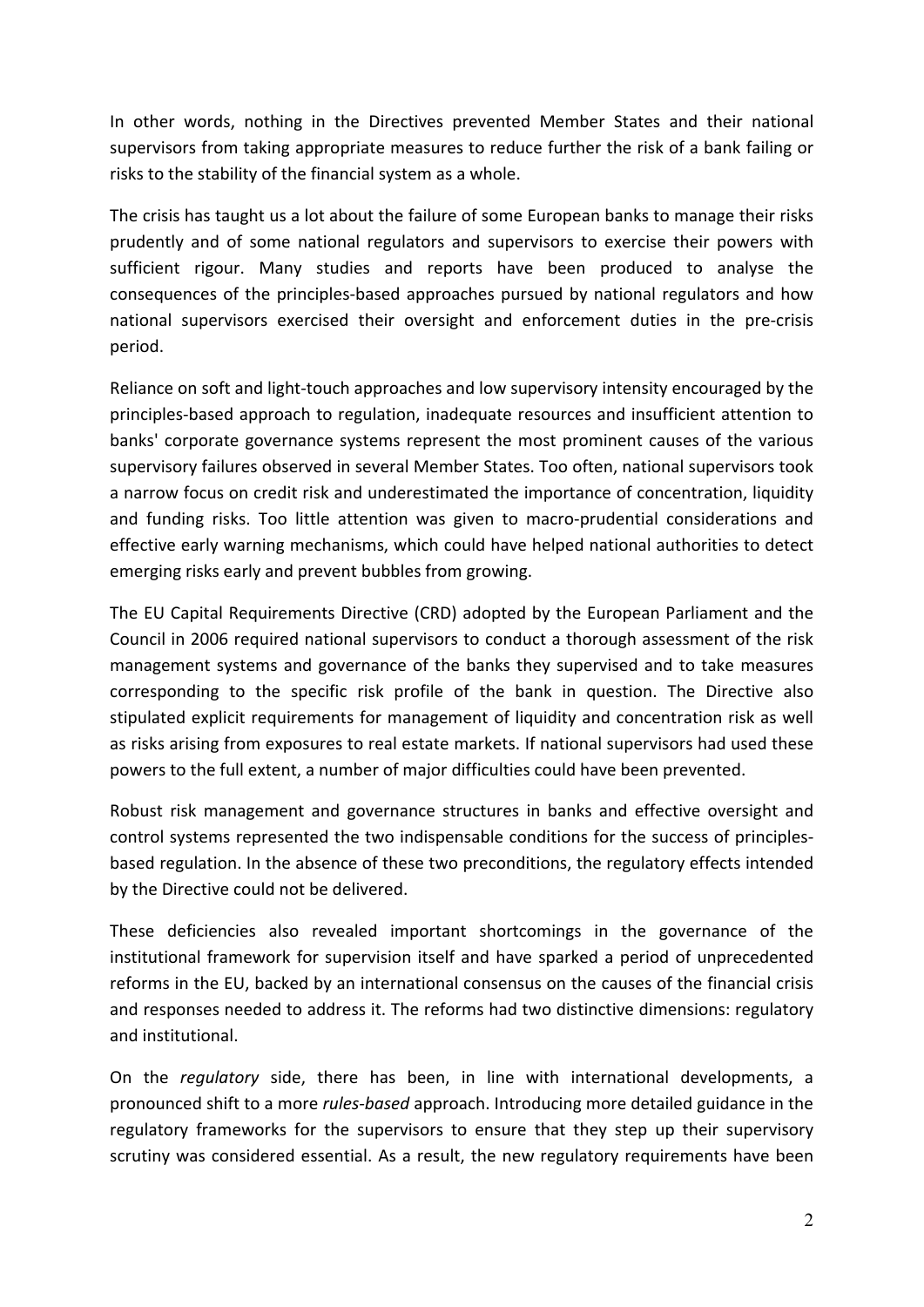made more prescriptive, the coverage of risks has been expanded and the prudential treatment of those risks has been strengthened.

This reform was carried out in two phases. The first phase (CRD 2 and CRD 3 adopted in 2009 and 2010 respectively) introduced quick fixes for some of the most pressing deficiencies highlighted by the crisis, namely liquidity management, large exposures, remuneration, management of securitisation, trading exposures and supervisory cooperation. For example, banks were required to develop robust strategies, policies, processes and systems for the identification, measurement, management and monitoring of liquidity risk and funding positions. In the inter-bank market, banks were not allowed to lend or place money with other banks beyond a certain amount in order to limit the risk of contagion, which also increased the diversity of borrowing banks' funding sources. National supervisors were required to review banks' remuneration policies and empowered to impose sanctions if these policies did not meet the new requirements.

The second phase (CRD 4 adopted in 2013) represented a more fundamental revision of the regulatory framework, responding in particular to the review of international prudential standards in the Basel III framework. This included new rules increasing the quality and quantity of banks' regulatory capital; more detailed and harmonised rules dealing with liquidity and funding risk and excessive leverage; and measures improving banks' corporate governance, including rules realigning incentives. Supervisors have obtained enhanced sanctioning powers and are required to carry out their duties in a more intrusive, intense and forward-looking manner. Particular attention was given to measures improving supervisors' capacity to take appropriate remedial action at an early stage, by putting more emphasis on macro-prudential considerations.

This latest revision also aims to establish a single rule book to respond to the need for a more harmonised set of rules across the single market, in order to provide a true level playing field on which EU banks can compete. The degree of flexibility previously granted to Member States and national supervisors, as mentioned above, had led to divergent transposition of EU rules in national law. This created opportunities for regulatory arbitrage and hampered legal clarity. In order to achieve greater convergence, various options and discretions have been removed and most provisions have been moved into a Regulation (CRR) and have thus become directly applicable.

In parallel with the new prudential measures to reduce the probability of a bank failure, measures were also needed to minimise the impact of possible failures and to equip resolution authorities with effective tools to deal with those situations. The new harmonised bank resolution regime, embodied in the Bank Recovery and Resolution Directive (BRRD) adopted by the European Parliament and the Council in 2014, was introduced in recognition of the fact that the normal insolvency regimes were not well-suited to deal with bank failures. It was also a response to the need to protect certain critical stakeholders (e.g. deposit holders) and functions of a failing bank and to reduce moral hazard in banks. The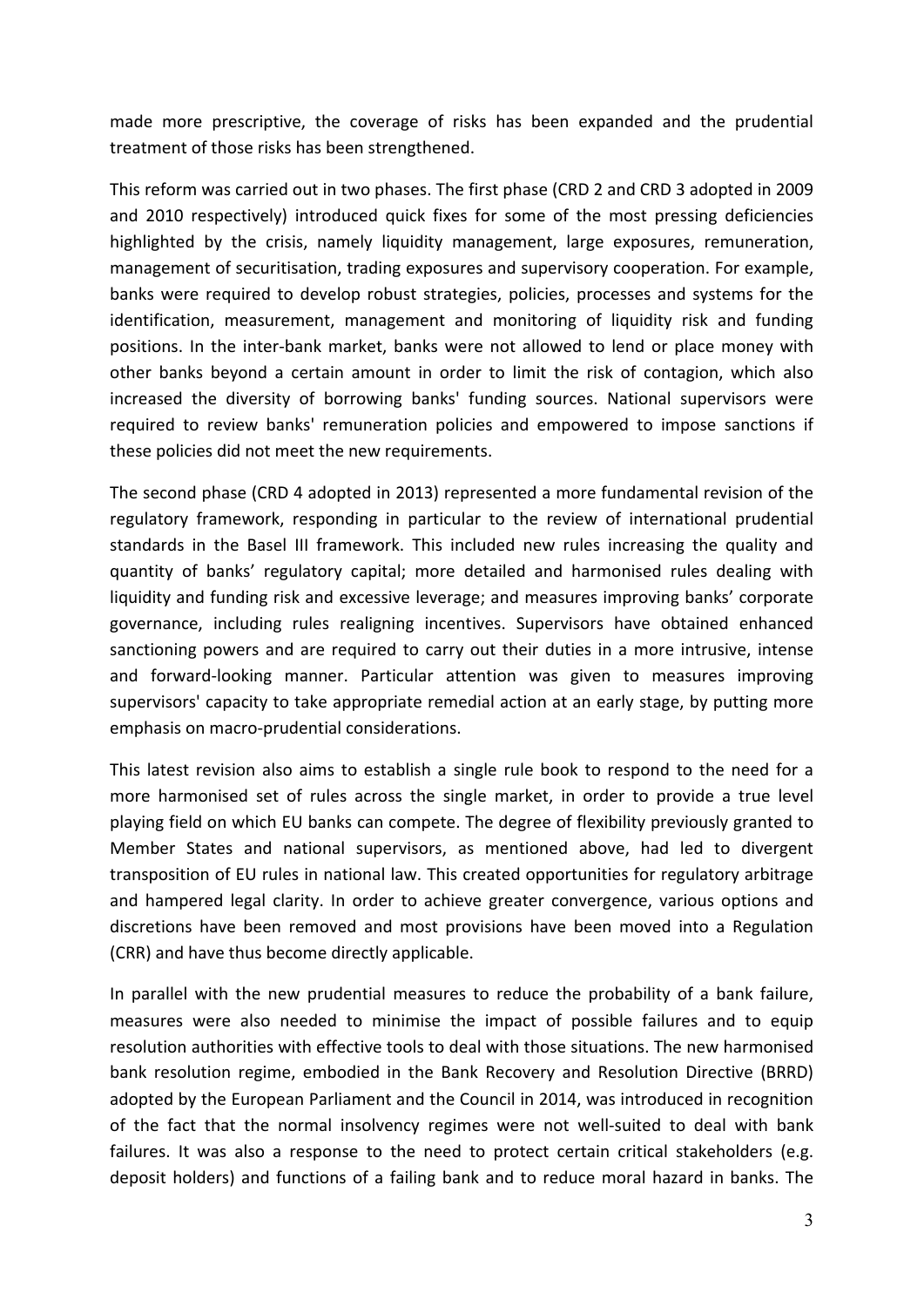BRRD includes a requirement for banks and resolution authorities to draw up recovery and resolution plans; gives bank supervisors an expanded set of powers to enable them to intervene in cases where an institution faces financial distress; provides the resolution authorities with a credible set of resolution tools (including bail-in); and improves cooperation between the respective resolution authorities.

One more initiative needs to be mentioned in this context, namely the Commission's proposal on banking structural reform dealing with systemic risk of "too-big-to-fail" banks heavily engaged in trading activities. The proposal, still under negotiation, would provide for a ban on proprietary trading and empower supervisors to separate banks' risky trading activities from their retail operations.

On the *institutional* side, the crisis demonstrated the need to adapt the institutional framework for financial regulation and supervision to a fast-moving and interconnected banking industry.

First, the institutional reforms revolved primarily around the creation of the European Banking Authority. Its creation was necessary to promote convergence of supervisory practices in the EU and to improve communication and mutual trust among supervisors. In addition, the European Systemic Risk Board was created to respond to the failure of the national competent supervisory authorities to anticipate adverse macro-prudential developments and to prevent the accumulation of excessive risks within the financial system.

Institutional reforms went a step further at the euro area level and led to the creation of a Banking Union. The crisis clearly showed that, in addition to a common set of reinforced rules for all banks, a single and independent supervisor to enforce those rules was also essential.

Thus the Single Supervision Mechanism was created with a view to breaking the link between banks and sovereigns and ensuring the highest standards of quality and impartiality of supervision. While the European Central Bank (ECB) took over the supervisory responsibility for 120 of the largest banking groups in the euro area in November 2014, dayto-day supervision of smaller banks remain, for reasons of efficiency, the task of the national supervisors under the general guidance of the ECB.

The second equally essential element of the Banking Union is the Single Resolution Mechanism. The Single Resolution Board, the new single resolution body, will ensure that banks participating in the banking union are resolved if necessary in an efficient and centralised way with minimum impact on taxpayers. The costs of any such resolution procedure will be paid for by the private sector and backed by a Single Resolution Fund financed by bank contributions.